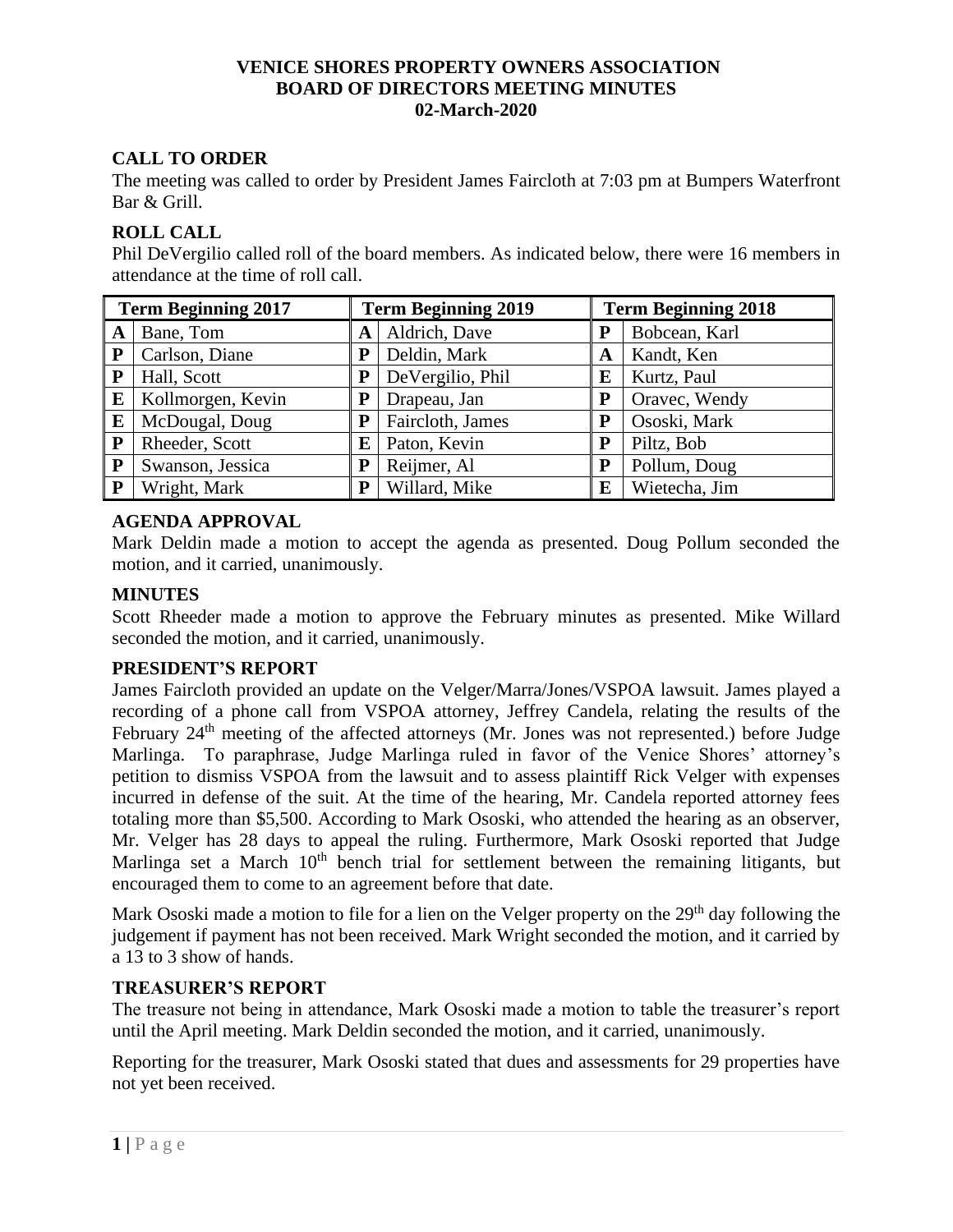# **VENICE SHORES PROPERTY OWNERS ASSOCIATION BOARD OF DIRECTORS MEETING MINUTES 02-March-2020**

### **RECORD RETENTION/WEB REPORT**

Mark Ososki stated that everything is up to date.

# **CORRESPONDING SECRETARY'S REPORT**

Jessica Swanson made another request for Newsletter items. Phil DeVergilio suggested that the Fall Newsletter contain a reference to Section 11. of the deed restrictions titled INTERUPTION OF THE NATURAL FREEZING OF WATERWAYS, since the high water situation could result in homeowners bubbling or circulating water under their boat lifts. Some discussion took place as to whether inclusion in the Fall Newsletter would give homeowners enough advance notice to allow homeowners to comply.

### **SOCIAL MEDIA**

The recent drowning of an ice fisherman in our canal system was a topic of discussion on Facebook..

#### **CANAL COMMITTEE**

There was nothing new to report.

### **MAINTENANCE COMMITTEE**

Scott Hall reported that he will have a copy the 2020 lawn contract for approval at the April meeting.

Doug Pollum reported that the purchase of a 3-inch self-priming pump authorized at the February meeting has been completed, and he has found the self-priming feature to be functional. Also, as follow-up of the meeting Tom Bane had with Harrison Township, as reported at the February meeting, they have provided a 3-inch electric pump for use at the Bayhaven entrance.

Regarding the installation of two additional catch basins/pumps, James Faircloth raised the question of seeking another contractor, since our current contractor has not yet committed to a scheduled date, and we have made it known that we want to have the installations complete before the seasonal rise in water level.

#### **BUILDING COMMITTEE**

Mark Ososki reported that the homeowner of a previously approved garage addition has requested a second approval. Mark has informed him that the changes made do not require a second approval.

# **DEED RESTRICTION REVIEW COMMITTEE**

There was nothing new to report.

# **CIVIC AFFAIRS**

There was nothing new to report.

#### **WELCOMING COMMITTEE**

Diane Carlson reported that one new resident on San Juan, Tony Cicone, will be welcomed.

#### **EVENTS COMMITTEE**

Diane Carlson stated that the No Winter Blues party was a success and came in \$305 under budget, and she credited it to the hard work of her committee members. Several board members agreed that the event was a success.